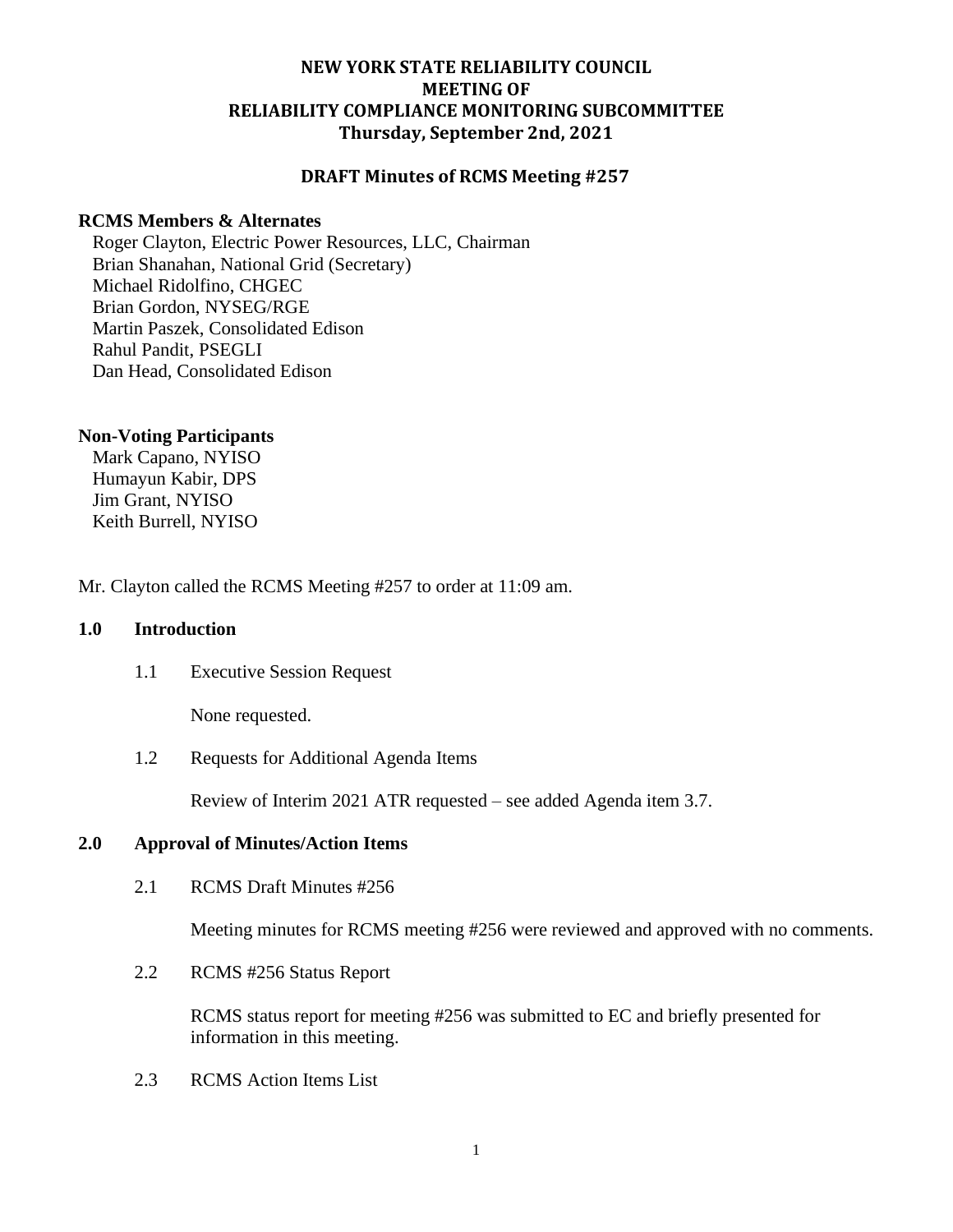Updates to due dates and deliverables will be made prior to the next RRS/RCMS Meetings to account for the 2021 & 2022 NYSRC Corporate Goals for RRS.

## **3.0 NYSRC 2021 Reliability Compliance Monitoring Program**

3.1 2021 Compliance Program Update

Mr. Clayton highlighted the topics that were scheduled to be reviewed at today's meeting with no comments from RCMS members.

3.2 April & May 2021 Operating Report [**C.8: R1**]

The NYISO submitted its June & July 2021 Operations Report to RCMS certifying full compliance with [C.8: R1]. No comments from RCMS members.

A motion to find the NYISO in Full Compliance with this requirement [C.8: R1] for June and July 2021, was made by Mr. Head, and seconded by Mr. Ridolfino, following which the RCMS found the NYISO to be in full compliance.

3.3 Applications of the NYSRC Rules [**C.6**: (R1 and R2)]– – M. Capano

The RCMS reviewed compliance documentation for these requirements, which is the NYISO Transmission and Dispatching Manual, Sections 2.1.5 and 2.1.6. A motion to find the NYISO in Full Compliance with this requirement  $[C.6: R1 \& R2]$  for 2021 was made by Mr. Clayton, and seconded by Mr. Ridolfino, following which the RCMS found the NYISO to be in full compliance with no further discussion and no one opposed or abstaining.

3.4 Exceptions to the NYSRC Rules [**C.7:** R1] – – M. Capano

The RCMS reviewed compliance documentation for these requirements, which consists of the NYISO Emergency Operations Manual Table A-1. A motion to find the NYISO in Full Compliance with this requirement [C.7: R1] for 2021 was made by Mr. Shanahan and seconded by Mr. Clayton, following which the RCMS found the NYISO to be in full compliance with no further discussion and no one opposed or abstaining.

3.5 Mitigation of Major Emergencies [**D1:** R1 - R8] – – M. Capano

The RCMS reviewed compliance documentation for these requirements, which consists of the NYISO Emergency Operations Manual Sections 3.0 and 4.0. A motion to find the NYISO in Full Compliance with this requirement [D.1: R1-R8] for 2021 was made by Mr.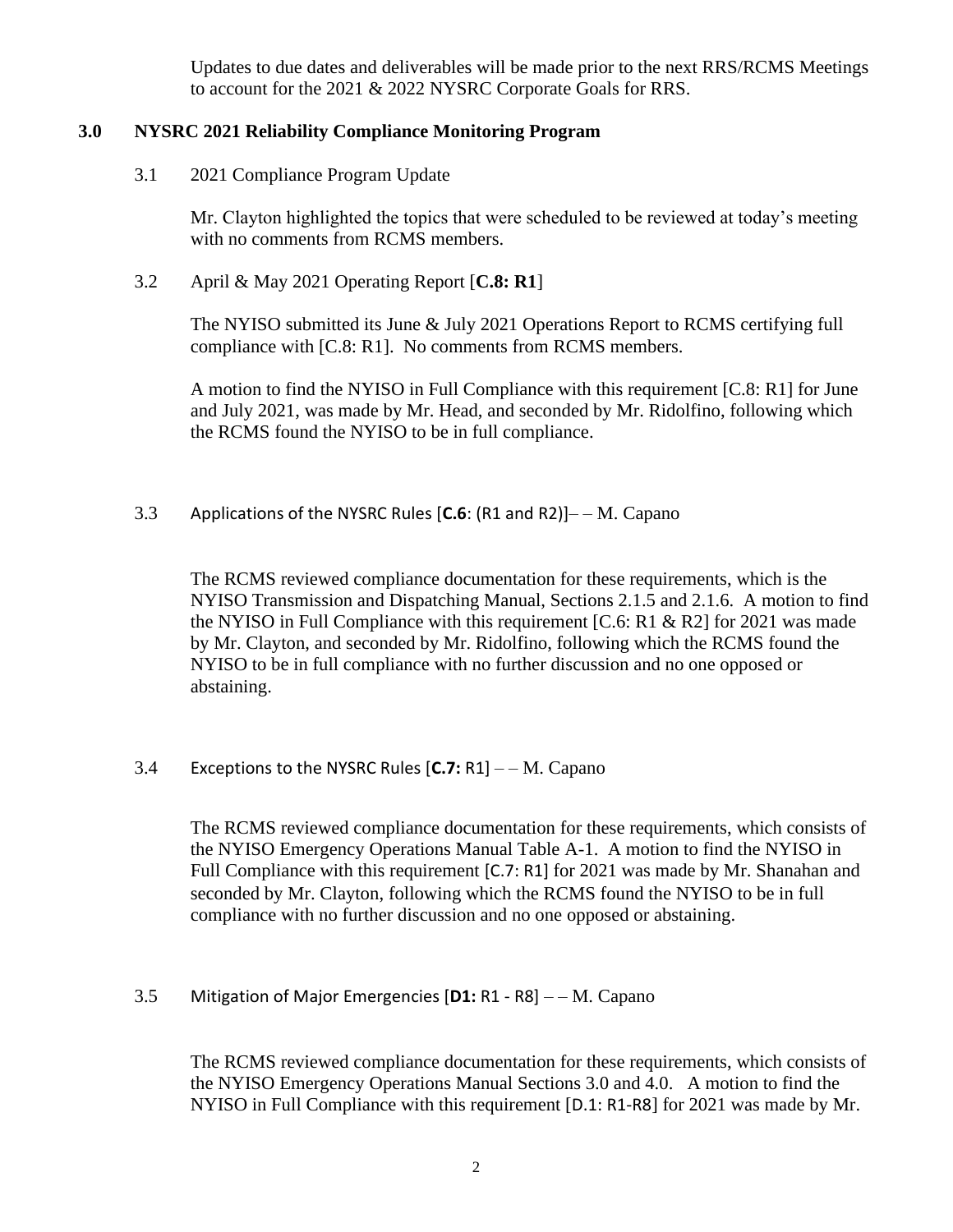Ridolfino, and seconded by Mr. Shanahan, following which the RCMS found the NYISO to be in full compliance with no further discussion and no one opposed or abstaining.

3.6 Compliance Reviews Scheduled for Next Meeting

[**D.1**: R10], [**E1**: R1-7], and [**F.1**: R3]

3.7 Review of the Interim 2021 ATR

Mr. Burrell presented the 2021 Interim ATR results, which concluded the BPTF meets planning reliability criterion described in NPCC Directory #1 through 2026. This report was approved contingent on any comments received prior to September  $10<sup>th</sup>$ , 2021.

## **4.0 NYISO/NPCC/NERC Activities**

4.1 NYISO 2021 NERC/NPCC Compliance Program Status

Reviewed the compliance spreadsheet that Mr. Capano confirmed is updated monthly as normal, with no questions and no further discussion.

4.2 NPCC Standards/Criteria Development Update

No update.

4.3 NERC Standards Development Update

No update, the NERC status report is posted for reference for the next RRS meeting.

4.4 NPCC Compliance Committee Report

No update.

4.5 Other NYISO, NPCC and NERC Activities

No update.

## **5.0 Reports**

5.1 NYSRC EC Meeting Report

Mr. Clayton provided a brief update of the most recent EC meeting.

5.2 NYSRC ICS Meeting Report